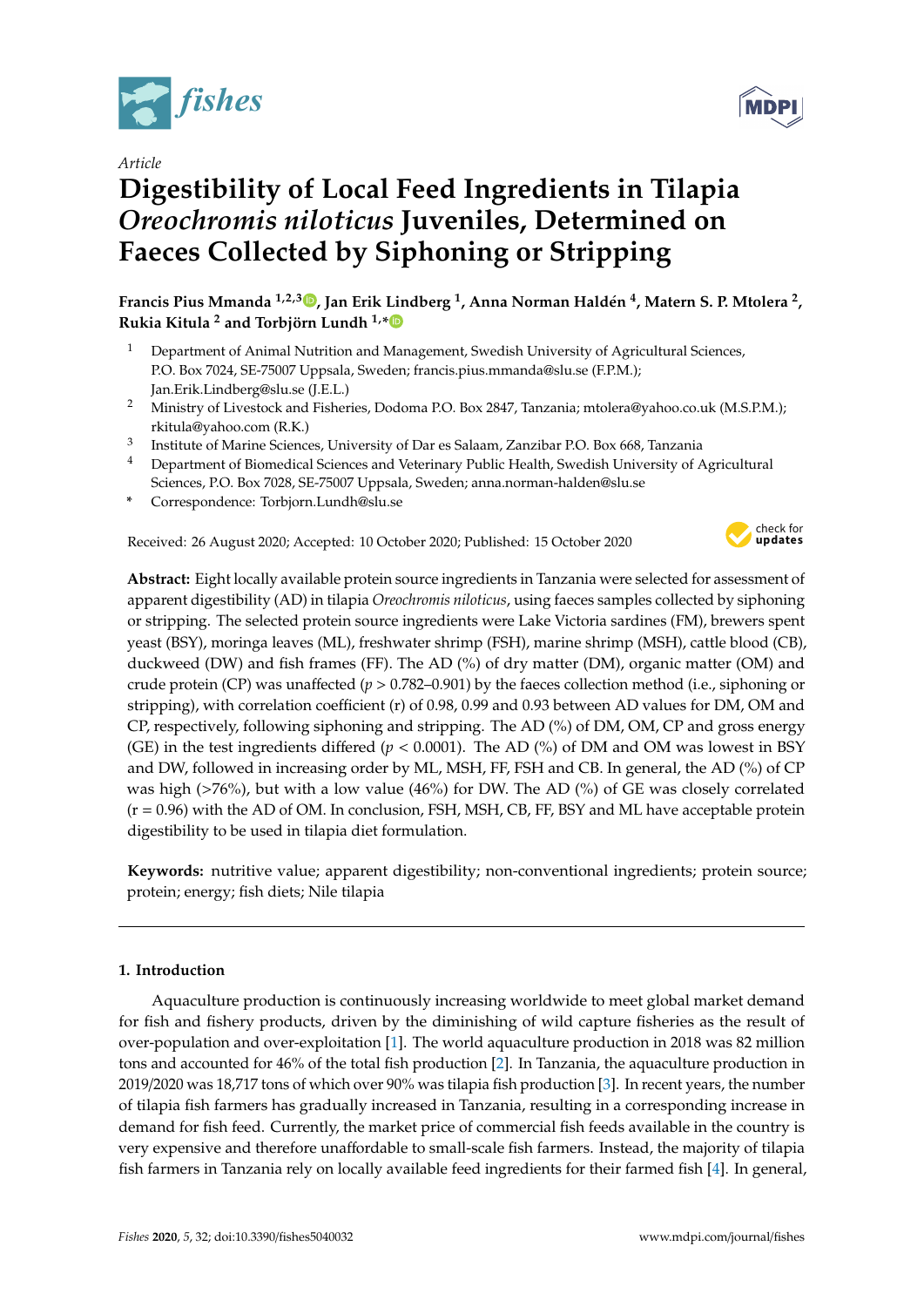there is limited information available on the chemical composition and potential nutritive value of local feed ingredients.

The potential nutritive value of feed ingredients can be assessed based on the digestibility of energy and nutrient components [\[5](#page-8-4)[,6\]](#page-8-5). The digestibility of energy and nutrients in fish has been evaluated on faeces samples collected by different methods including siphoning [\[7,](#page-8-6)[8\]](#page-8-7) and stripping [\[9,](#page-8-8)[10\]](#page-8-9), combined with the use of indigestible markers (e.g., chromic oxide and titanium dioxide) in the diet. However, there is limited published data comparing the efficacy of these fecal matter collection methods used for a digestibility assessment.

Nile tilapia (*Oreochromis niloticus*) is the most commonly cultured fish species in Tanzania [\[4](#page-8-3)[,11](#page-8-10)[,12\]](#page-8-11). The popularity of Nile tilapia is due to its market acceptability, fast growth rate, resistance to disease and ability to grow on a wide range of diets. It is also very tolerant to a wide range of environmental conditions, has the ability to reproduce readily in captivity and has a high prolific rate and good carcass taste. To reduce their production costs, in the past most tilapia fish farmers relied on locally available feed ingredients to supplement the diet of their cultured fish [\[4\]](#page-8-3).

The evaluation of potential local feed ingredients used by tilapia fish farmers in Tanzania has been underway for several decades. Most information on the nutritive value of local feed ingredients in the country has been obtained by proximate chemical composition analysis [\[13](#page-8-12)[–16\]](#page-9-0). Available digestibility data mainly relate to poultry [\[13\]](#page-8-12), rabbits [\[17\]](#page-9-1) and African catfish [\[15\]](#page-8-13) while many studies on potential feed ingredients for fish have been reported worldwide [\[5](#page-8-4)[,9](#page-8-8)[,14,](#page-8-14)[15,](#page-8-13)[18](#page-9-2)[–21\]](#page-9-3). Literature data on the use of alternative dietary protein sources for farmed tilapia including by-products of both animal and plant origin were evaluated in a review [\[22\]](#page-9-4). However, there is limited information on the nutrient content and energy digestibility of local feed ingredients for cultured tilapia in Tanzania.

The aim of the present study was thus to evaluate the chemical composition and digestibility of commonly used local feed ingredients from different geographical regions of Tanzania. In addition, the aim was to evaluate the efficacy of siphoning and stripping in the digestibility determination in Nile tilapia juveniles.

# **2. Results**

## *2.1. Chemical Composition of Ingredients and Diets*

The proximate chemical composition of the test ingredients was 40.4–460 g kg<sup>-1</sup> dry matter (DM) for ash, 199–840 g kg−<sup>1</sup> DM for crude protein (CP), 0.4–118 g kg−<sup>1</sup> DM for crude fiber (CF), 28.3–151.0 g kg<sup>-1</sup> DM for ether extract (EE) and 29.7–493.0 g kg<sup>-1</sup> DM for nitrogen-free extract (Nfe) (Table [1\)](#page-1-0). The proximate chemical composition of the other dietary ingredients (i.e., cotton seed cake, sunflower seed cake, maize bran and wheat pollard) are shown in Table [1.](#page-1-0)

| <b>Test Ingredient</b> | Ash  | $\mathbf{C}$ | CF   | EЕ   | Nfe  |
|------------------------|------|--------------|------|------|------|
| Fishmeal               | 223  | 650          | 2.6  | 80.7 | 43.4 |
| Brewers spent yeast    | 162  | 390          | 17.1 | 28.3 | 403  |
| Moringa leaf           | 118  | 298          | 52.2 | 38   | 493  |
| Freshwater shrimp      | 447  | 468          | 12.5 | 42.5 | 29.7 |
| Marine shrimp          | 224  | 605          | 20.9 | 70.9 | 79.2 |
| Cattle blood           | 40.4 | 840          | 0.4  | 46.5 | 73.3 |
| Duckweed               | 185  | 199          | 118  | 40.9 | 458  |
| Fish frames            | 460  | 352          | 7.3  | 151  | 30.3 |
| Cotton cake            | 87.3 | 204          | 212  | 84   | 413  |
| Sunflower cake         | 215  | 235          | 251  | 152  | 148  |
| Maize bran             | 61.1 | 124          | 58.1 | 175  | 582  |
| Wheat pollard          | 42.4 | 177          | 47   | 69.2 | 665  |

<span id="page-1-0"></span>**Table 1.** Chemical composition (g/kg DM) of the reference diet and test diet ingredients.

CP: Crude protein; CF: crude fiber; EE: ether extract; Nfe: nitrogen-free extract.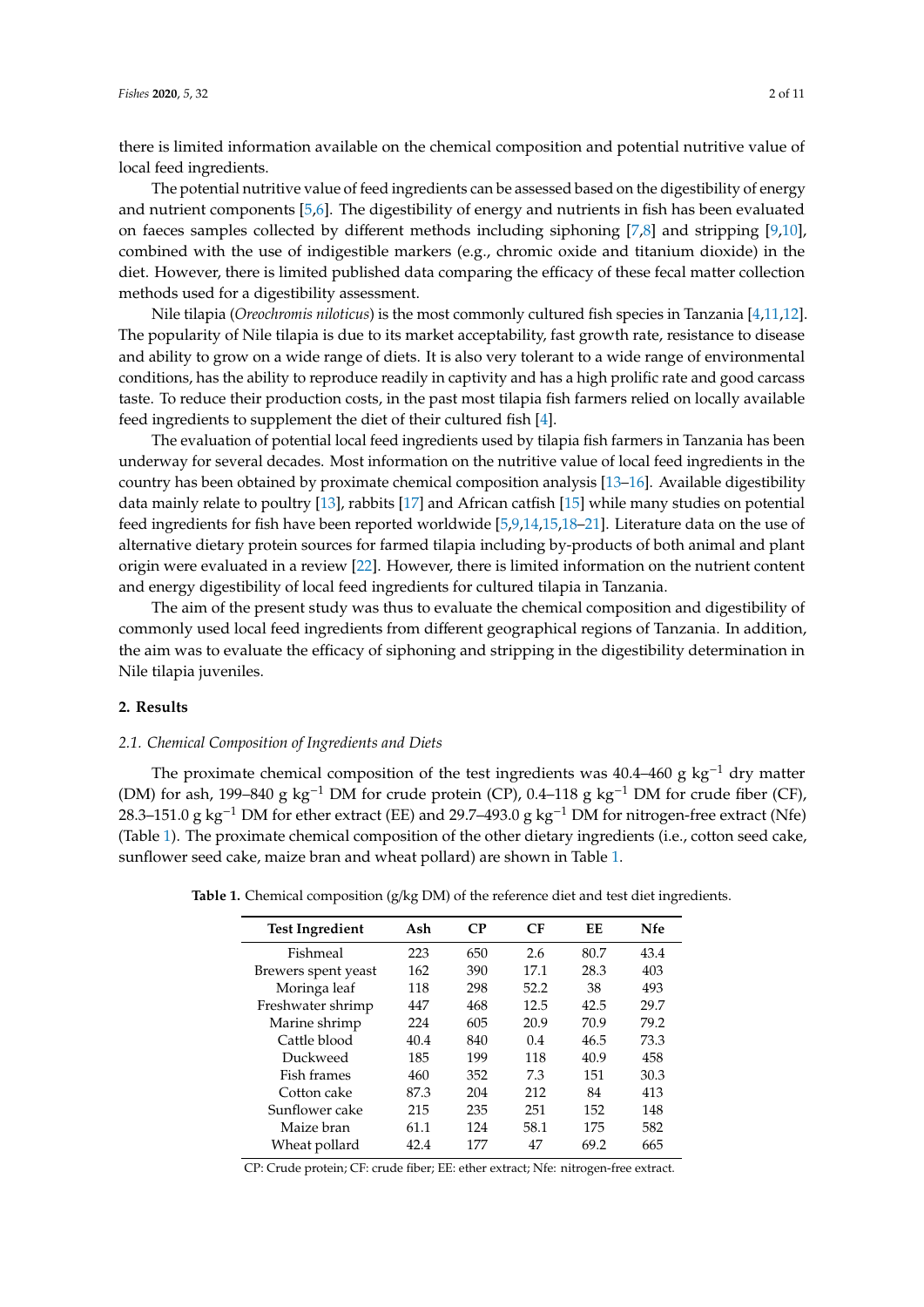The fixed proportion of test ingredient inclusion (30% of DM) in the experimental diets in combination with the large variation in the proximate chemical composition between test ingredients resulted in a wide range of proximate chemical compositions in the test diets (Table [2\)](#page-2-0).

|                             |            |                          | Diet <sup>1</sup>        |                              |                          |                          |                          |            |
|-----------------------------|------------|--------------------------|--------------------------|------------------------------|--------------------------|--------------------------|--------------------------|------------|
| Ingredients                 | <b>FMD</b> | <b>BSYD</b>              | <b>MLD</b>               | <b>FSHD</b>                  | <b>MSHD</b>              | <b>CBD</b>               | <b>DWD</b>               | <b>FFD</b> |
| Fishmeal                    | 338        | 237                      | 237                      | 237                          | 237                      | 237                      | 237                      | 237        |
| Brewers spent yeast         |            | 299                      |                          |                              |                          |                          |                          |            |
| Moringa leaves              |            |                          | 299                      |                              |                          |                          |                          |            |
| Inland shrimp               |            |                          |                          | 299                          |                          |                          |                          |            |
| Marine shrimp               |            |                          |                          | $\overline{\phantom{0}}$     | 299                      |                          |                          |            |
| <b>Blood</b>                |            |                          |                          | $\qquad \qquad \blacksquare$ | $\overline{\phantom{a}}$ | 299                      |                          |            |
| Duckweed                    |            | $\overline{\phantom{a}}$ | $\overline{\phantom{0}}$ | $\qquad \qquad \blacksquare$ | $\qquad \qquad -$        | $\overline{\phantom{0}}$ | 299                      |            |
| Fish frames                 |            |                          |                          | $\overline{\phantom{0}}$     |                          |                          | $\overline{\phantom{0}}$ | 299        |
| Cotton cake                 | 159        | 111                      | 111                      | 111                          | 111                      | 111                      | 111                      | 111        |
| Sunflower cake              | 49.8       | 34.8                     | 34.8                     | 34.8                         | 34.8                     | 34.8                     | 34.8                     | 34.8       |
| Maize bran                  | 199        | 139                      | 139                      | 139                          | 139                      | 139                      | 139                      | 139        |
| Wheat pollard               | 189        | 132                      | 132                      | 132                          | 132                      | 132                      | 132                      | 132        |
| Cassava flour               | 29.9       | 20.9                     | 20.9                     | 20.9                         | 20.9                     | 20.9                     | 20.9                     | 20.9       |
| Chromic oxide               | 5.0        | 5.0                      | 5.0                      | 5.0                          | 5.0                      | 5.0                      | 5.0                      | 5.0        |
| Sunflower oil               | 19.8       | 13.9                     | 13.9                     | 13.9                         | 13.9                     | 13.9                     | 13.9                     | 13.9       |
| Vitamin/Mineral             | 10.0       | 7.0                      | 7.0                      | 7.0                          | 7.0                      | 7.0                      | 7.0                      | 7.0        |
| <b>Chemical Composition</b> |            |                          |                          |                              |                          |                          |                          |            |
| Ash                         | 121        | 133                      | 124                      | 219                          | 152                      | 96.9                     | 141                      | 222        |
| Crude protein               | 322        | 342                      | 315                      | 366                          | 407                      | 477                      | 285                      | 331        |
| Crude fiber                 | 68.2       | 52.7                     | 63.2                     | 51.4                         | 53.9                     | 47.8                     | 82.9                     | 49.8       |
| Ether extract               | 102        | 76.0                     | 78.9                     | 80.2                         | 88.7                     | 81.4                     | 79.7                     | 113        |
| Nitrogen-free extract       | 387        | 396                      | 420                      | 284                          | 299                      | 297                      | 412                      | 284        |

<span id="page-2-0"></span>**Table 2.** Ingredients (g/kg) and chemical composition (g/kg DM) of reference diet (FMD) and test diets.

<sup>1</sup> FMD: fishmeal diet (reference); BSYD: brewers spent yeast diet; MLD: moringa leaf diet; FSHD: freshwater shrimp diet; MSHD: marine shrimp diet; CBD: cattle blood diet; DWD: duckweed diet; FFD: fish frames diet.

## *2.2. Faeces Collection Method*

**Siphoning**: the apparent digestibility (AD) (%) of DM was highest ( $p < 0.0001$ ) in the cattle blood diet and the freshwater shrimp diet followed by the marine shrimp and moringa leaf diets (Table [3\)](#page-3-0). The AD (%) of organic matter (OM) was highest ( $p < 0.0001$ ) in the cattle blood diet followed by the freshwater shrimp and fish frames diets. The AD (%) of CP was higher (*p* < 0.0001) in the freshwater shrimp diet than in the other diets. The AD (%) of gross energy (GE) was highest (*p* < 0.0001) in the cattle blood diet followed by the freshwater shrimp and fish frames diets.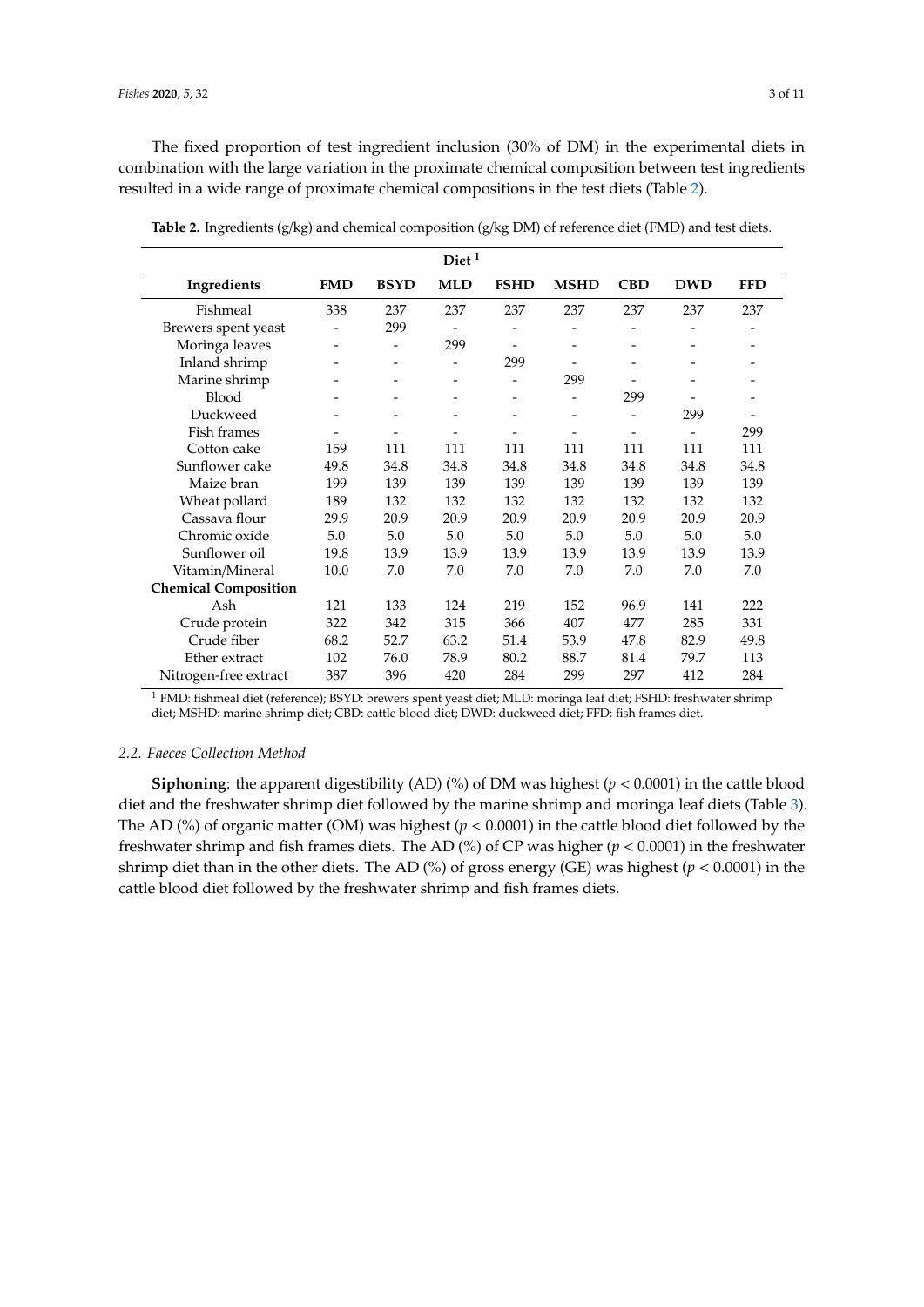| <b>Diet</b>                                    | AD_DM                | $AD_OM$              | AD_CP                | AD_GE                |  |  |  |
|------------------------------------------------|----------------------|----------------------|----------------------|----------------------|--|--|--|
| Siphoning                                      |                      |                      |                      |                      |  |  |  |
| Fishmeal                                       | 25.5 <sup>a</sup>    | 37.7 <sup>a</sup>    | 76.9 <sup>a</sup>    | 44.4 <sup>a</sup>    |  |  |  |
| Brewers spent yeast                            | 23.5 <sup>a</sup>    | $29.5^{b}$           | 75.8 <sup>a</sup>    | 37.4 <sup>b</sup>    |  |  |  |
| Moringa leaf                                   | $29.8$ <sup>ab</sup> | 38.4 <sup>a</sup>    | $78.4~^{\rm ab}$     | $40.8$ <sup>ab</sup> |  |  |  |
| Freshwater shrimp                              | $41.3$ $^{\rm c}$    | 51.6 <sup>c</sup>    | $84.5^{b}$           | $58.1$ $^{\rm c}$    |  |  |  |
| Marine shrimp                                  | $33.3^{b}$           | 41.3 <sup>a</sup>    | $79.5$ <sup>ab</sup> | 49.2 <sup>d</sup>    |  |  |  |
| Cattle blood                                   | 46.4 <sup>d</sup>    | 61.6 <sup>d</sup>    | 80.9 bc              | $78.0$ $^{\rm e}$    |  |  |  |
| Duckweed                                       | $21.6$ $^{\rm a}$    | 27.9 <sup>b</sup>    | $73.1$ ad            | 35.3 <sup>b</sup>    |  |  |  |
| <b>Fish frames</b>                             | 36.0 <sup>b</sup>    | 49.1 c               | 76.9 <sup>a</sup>    | 52.7 $d$             |  |  |  |
| <b>SEM</b>                                     | 1.07                 | 1.09                 | 0.69                 | 0.93                 |  |  |  |
| $p$ -value                                     | < 0.0001             | < 0.0001             | < 0.0001             | < 0.0001             |  |  |  |
| Stripping                                      |                      |                      |                      |                      |  |  |  |
| Fishmeal                                       | 27.6 <sup>a</sup>    | 39.6 <sup>a</sup>    | 75.5 <sup>a</sup>    |                      |  |  |  |
| Brewers spent yeast                            | 24.0 <sup>b</sup>    | 28.8 <sup>b</sup>    | 76.8 $a$             |                      |  |  |  |
| Moringa leaf                                   | 28.3 <sup>a</sup>    | $36.2$ <sup>ab</sup> | $78.5$ <sup>ab</sup> |                      |  |  |  |
| Freshwater shrimp                              | 40.3 <sup>d</sup>    | $51.3$ $\degree$     | 83.6 <sup>b</sup>    |                      |  |  |  |
| Marine shrimp                                  | $32.5$ $c$           | $40.3$ $^{\rm a}$    | 82.1 <sup>b</sup>    |                      |  |  |  |
| Cattle blood                                   | 47.2 e               | $64.4$ <sup>d</sup>  | 79.7 ab              |                      |  |  |  |
| Duckweed                                       | 23.6 <sup>b</sup>    | 30.1 <sup>b</sup>    | $72.4$ <sup>ac</sup> |                      |  |  |  |
| Fish frames                                    | 37.8 $d$             | $50.3$ $\degree$     | $76.4$ <sup>ab</sup> |                      |  |  |  |
| <b>SEM</b>                                     | 0.81                 | 0.87                 | 0.76                 |                      |  |  |  |
| <i>p</i> -value                                | < 0.0001             | < 0.0001             | < 0.0001             |                      |  |  |  |
| <b>Comparison of Faeces Collection Methods</b> |                      |                      |                      |                      |  |  |  |
| Siphoning                                      | 32.2                 | 42.1                 | 78.2                 |                      |  |  |  |
| Stripping                                      | 32.6                 | 42.6                 | 78.1                 |                      |  |  |  |
| <b>SEM</b>                                     | 1.72                 | 2.31                 | 0.77                 |                      |  |  |  |
| <i>p</i> -value                                | 0.782                | 0.828                | 0.901                |                      |  |  |  |

<span id="page-3-0"></span>**Table 3.** Apparent digestibility (AD, %) of dry matter (DM), organic matter (OM), crude protein (CP) and gross energy (GE) in the reference diet (FMD) and test diets in Nile tilapia juveniles, determined on faeces collected by siphoning or stripping.

Values within columns with different superscript letters are significantly different as determined by Tukey–Kramer at  $p < 0.05$ ; SEM: standard error of the mean.

**Stripping**: the AD (%) of DM and OM was highest (*p* < 0.0001) in the cattle blood diet followed by the freshwater shrimp and fish frames diets (Table [3\)](#page-3-0). The AD (%) of CP was higher (*p* < 0.0001) in the freshwater shrimp and marine shrimp diets than in the other diets.

Overall, the AD (%) of DM, OM and CP in the reference diet (fishmeal diet), and the test diets was unaffected  $(p > 0.782-0.901)$  by the faeces collection method (siphoning or stripping; Table [3\)](#page-3-0). The correlation coefficient (r) between the AD of DM, OM and CP determined by stripping and siphoning was 0.98, 0.99 and 0.93, respectively (Table [4\)](#page-3-1).

<span id="page-3-1"></span>**Table 4.** Relationship between apparent digestibility (AD, %) of dry matter, organic matter and crude protein determined by stripping (y) and siphoning (x).

| Item           | Equation      | $\mathbf{R}^2$ |
|----------------|---------------|----------------|
| Dry matter     | $y = 1.011 x$ | 0.970          |
| Organic matter | $y = 0.985 x$ | 0.978          |
| Crude protein  | $y = 0.999 x$ | 0.868          |

## *2.3. Digestibility of Test Ingredients*

The AD (%) of DM, OM, CP and GE in the test ingredients differed  $(p < 0.0001)$ . The AD (%) of DM and OM was lowest in duckweed and brewers spent yeast followed in increasing order by moringa leaf, marine shrimp, fish frames, freshwater shrimp and cattle blood (Table [5\)](#page-4-0). The AD (%) of CP was lower in duckweed than in the other test ingredients. The AD (%) of GE was lower in duckweed and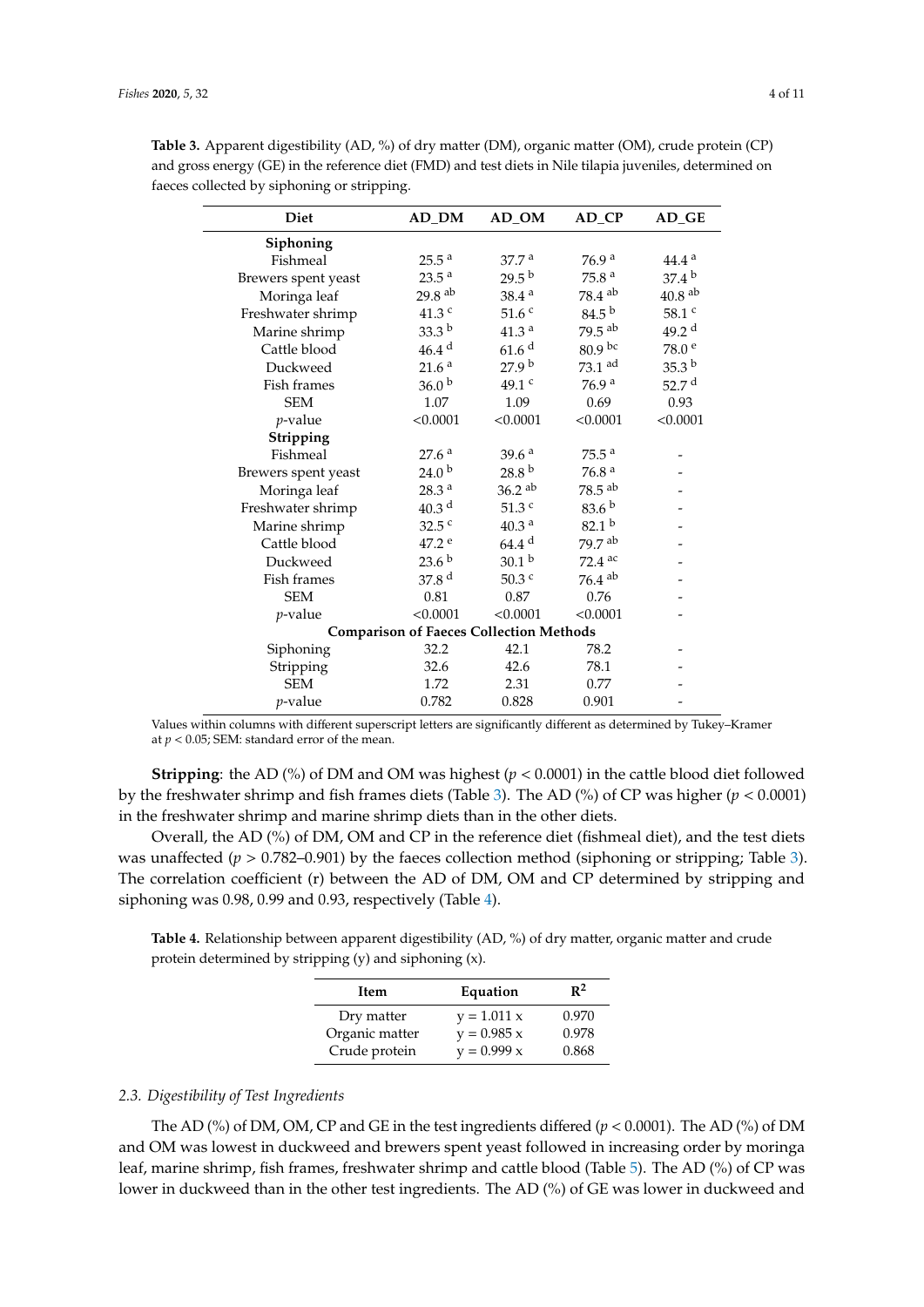brewers spent yeast followed by moringa leaf, marine shrimp, fish frames, freshwater shrimp and cattle blood.

<span id="page-4-0"></span>**Table 5.** Apparent digestibility of test ingredient (AD, %) dry matter (DM), crude protein (CP), organic matter (OM) and gross energy (GE) in Nile tilapia juveniles, determined on faeces collected by siphoning or stripping.

| Sample              | AD DM               | AD CP                | AD OM             | AD GE             |
|---------------------|---------------------|----------------------|-------------------|-------------------|
| Brewers spent yeast | 16.5 <sup>a</sup>   | 76.9 <sup>a</sup>    | 7.66 <sup>a</sup> | 19.6 <sup>a</sup> |
| Moringa leaf        | 35.0 <sup>b</sup>   | 90.3 $^{\rm b}$      | 34.7 <sup>b</sup> | 31.5 <sup>a</sup> |
| Freshwater shrimp   | 73.8 <sup>c</sup>   | 110 <sup>c</sup>     | $93.5^{\circ}$    | 104 <sup>b</sup>  |
| Marine shrimp       | 48.9 <sup>d</sup>   | $92.4^{\mathrm{b}}$  | 45.8 $d$          | $61.5^{\circ}$    |
| Cattle blood        | 94.7 <sup>e</sup>   | $87.8$ <sup>ab</sup> | 109 <sup>e</sup>  | 108 <sup>b</sup>  |
| Duckweed            | 13.0 <sup>a</sup>   | 46.3 $d$             | 7.63 <sup>a</sup> | 14.0 <sup>a</sup> |
| Fish frames         | $61.0$ <sup>f</sup> | $78.7$ <sup>ab</sup> | 86.9 <sup>c</sup> | 76.9 <sup>d</sup> |
| <b>SEM</b>          | 2.12                | 2.78                 | 2.21              | 3.30              |
| <i>p</i> -Value     | < 0.0001            | < 0.0001             | < 0.0001          | < 0.0001          |

Values within columns with dDouble references have been changed ifferent superscript letters are significantly different as determined by Tukey–Kramer at *p* < 0.05; SEM: standard error of the mean.

## **3. Discussion**

The present study showed that the estimated AD of dry matter, organic matter and protein in tilapia was unaffected by the faeces collection method (i.e., siphoning or stripping) with high correlation coefficients between the methods ( $r = 0.93-0.99$ ). This suggests that either of the methods may be applied in digestibility studies with tilapia and that the experimental facilities could decide the preferred method of choice. The AD of feed ingredients and fish feeds has been determined previously following faeces collection by the siphoning method [\[7,](#page-8-6)[8\]](#page-8-7) and the stripping method [\[9](#page-8-8)[,10\]](#page-8-9) but only a few studies have compared the two methods in tilapia. No significant differences in estimates of digestibility of protein, Nfe and ash using siphoning or stripping in tilapia fed soybean diets were found [\[7\]](#page-8-6). Weatherup and McCracken compared estimates of digestibility in rainbow trout (*Oncorhynchus mykiss*) using two markers (titanium dioxide and chromic oxide) and two methods of faeces collection (stripping and mechanical sieving of faeces from the outlet water of the fish tank; the Choubert method). They found that both methods of faeces collection had inherent weaknesses but the Choubert method provided more accurate and repeatable measurements [\[23\]](#page-9-5). Storebakken et al. [\[24\]](#page-9-6) compared estimates of faeces digestibility in Atlantic salmon (*Salmo salar*) following stripping, sieving (Choubert method) and dissection and observed differences between the methods in the AD of dry matter in the ascending order of stripping < sieving < dissection.

Variations in the quality and quantity of dietary nutrients influence the digestibility and growth performance in fish [\[8](#page-8-7)[,25\]](#page-9-7). However, the digestibility of nutrients and energy differs from one fish species to another and even within an individual fish depending on age, sex, species, water temperature and diet composition [\[6\]](#page-8-5). The results of the present study indicate that freshwater shrimp, marine shrimp, cattle blood, fish frames, brewers spent yeast and moringa leaves have acceptable protein digestibility to be used in tilapia diet formulation. The low energy digestibility observed for duckweed, brewers spent yeast and moringa leaves may limit their use for young growing fish. Overall, there is great potential for using several of the feed ingredients tested to replace fishmeal in diets for tilapia in Tanzania and across the East Africa region.

Fishmeal is considered to be the preferred source of dietary protein in commercial fish feeds [\[10](#page-8-9)[,26\]](#page-9-8). However, the availability is declining and the price of fishmeal is increasing due to the declining global supplies of wild fish and competition with humans and other animals as a source of food or feed [\[10,](#page-8-9)[27,](#page-9-9)[28\]](#page-9-10). Moreover, the replacement of fishmeal with plant protein sources for cultured fish could be a considerable economic advantage due to lower feed costs [\[8,](#page-8-7)[10](#page-8-9)[,29](#page-9-11)[,30\]](#page-9-12).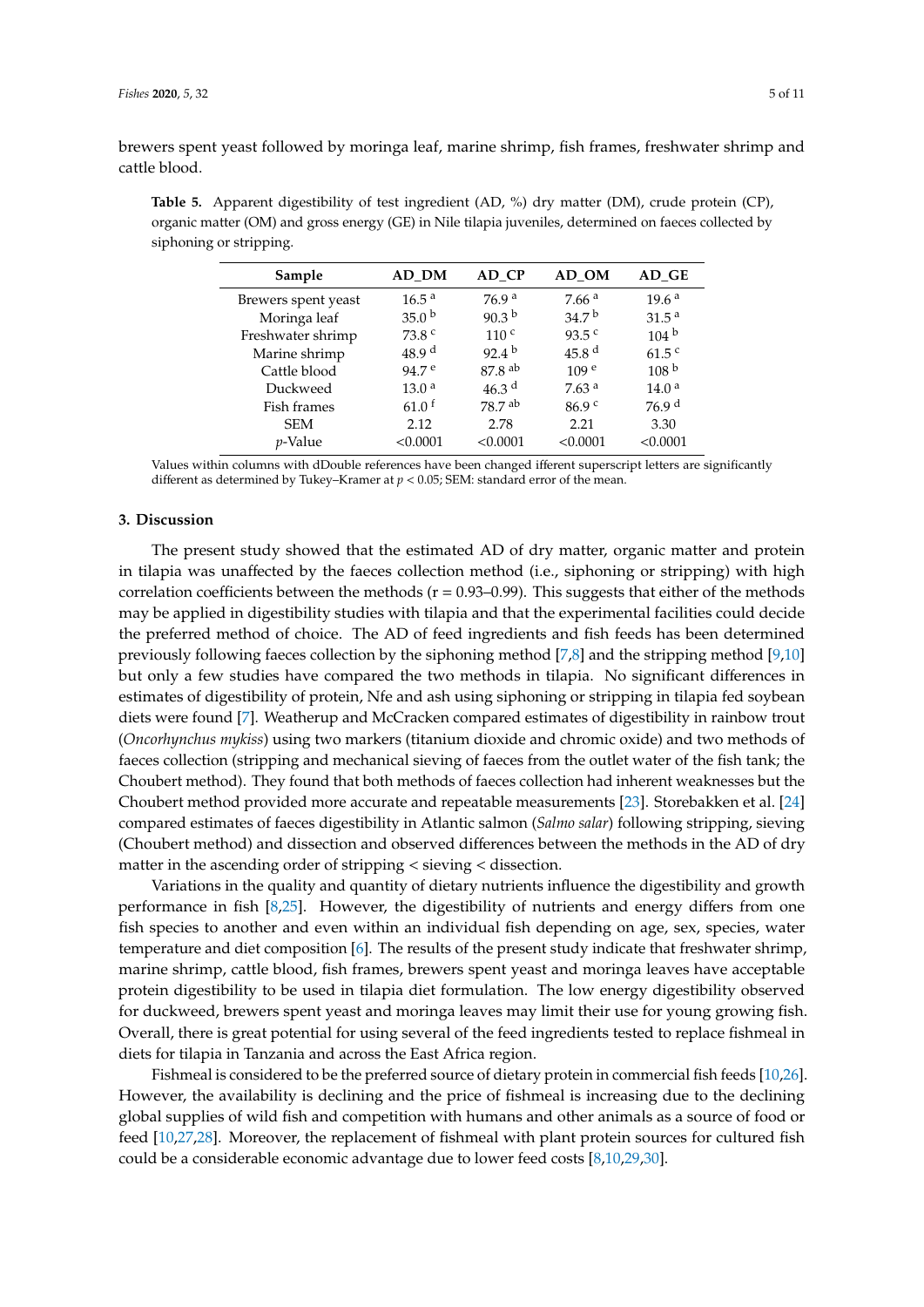With the exception of duckweed (AD, 46%), all test ingredients showed a high AD of protein (>77%). A high AD of protein in tilapia fed feed ingredients of varying origin has also been reported by others [\[9,](#page-8-8)[20,](#page-9-13)[31–](#page-9-14)[34\]](#page-9-15). The duckweed used in the present study had a lower protein content and a higher fiber content than previously reported [\[35](#page-9-16)[–37\]](#page-10-0), which may explain the low AD of protein. The protein content of duckweed is reported to vary widely depending on plant age, environmental temperature and nutrient content of the aqueous environment [\[35](#page-9-16)[,36\]](#page-9-17). Our results indicated that freshwater shrimp, marine shrimp, cattle blood, fish frames, brewers spent yeast and moringa leaves have acceptable protein digestibility to be used in tilapia diet formulation. The AD of protein in freshwater shrimp exceeding 100% can be explained by the low inclusion level (30%) of the ingredient in the test diet and the calculation of the AD value using the by-difference method [\[6\]](#page-8-5).

The AD of energy was low in brewers spent yeast and duckweed (14–20%) with higher values in moringa leaves (32%), marine shrimp (62%) and fish frames (77%). The highest AD of energy was found in cattle blood and freshwater shrimp. The AD of energy for moringa leaves was similar to data for a range of plant feed ingredients evaluated in tilapia [\[29\]](#page-9-11) while the AD values for brewers spent yeast and duckweed were lower (14–20%). Plant feed ingredients and plant by-products with a high fiber content usually give a lower AD of energy in tilapia [\[9,](#page-8-8)[29,](#page-9-11)[30\]](#page-9-12). A high AD of energy in fishmeal in tilapia was reported [\[9,](#page-8-8)[18](#page-9-2)[,31\]](#page-9-14) while crayfish exoskeleton meal and gammarid meal showed lower AD values [\[20\]](#page-9-13). The low energy digestibility for brewers spent yeast and moringa leaves may limit their use as feed for young growing fish.

The AD of dry matter showed a large variation between test ingredients but was within the range of values reported for plant and animal ingredients in tilapia [\[10,](#page-8-9)[20,](#page-9-13)[33\]](#page-9-18). The variation can be explained by different fiber and chitin contents and the presence of other anti-nutritional compounds [\[6,](#page-8-5)[38–](#page-10-1)[40\]](#page-10-2).

#### **4. Materials and Methods**

#### *4.1. Study Site*

The experiment was conducted at the Institute of Marine Sciences Mariculture Centre (IMS-MC) in Pangani, in the Tanga region of Tanzania (05°25'54.80" S; 038°57'28.87" E). The climate in Pangani is tropical with a mean annual temperature of 27 ◦C and a mean annual rainfall of 1214 mm.

#### *4.2. Experimental Design*

Eight protein source ingredients were selected for assessment of digestibility using siphoning or stripping for faeces collection.

Around 500 Nile tilapia fish with an average body weight (BW)  $23.6 \pm 0.3$  g were purchased from a local tilapia fish farmer in Pangani. The fish were acclimatized for two weeks in 15 plastic tanks (1000 L) while being fed a locally made diet composed of fishmeal as the primary protein source (32% CP DM). After acclimatization, 480 healthy fish were selected and distributed into 48 plastic tanks (1000 L) with 10 fish per tank.

The tanks were divided into eight groups with six tanks per group. One group was assigned for the reference diet (control) and seven groups received test diets. The faeces collection method was applied in a change-over design with three tanks in each treatment group assigned for siphoning and the other three tanks assigned for stripping in the first experimental period, but swapped over to the other method in the second experimental period. The total experimental period was 56 days with 28 days per period.

The eight experimental diets comprised a reference diet with fishmeal as the main protein source and seven test diets containing 70% of the reference diet and 30% test protein ingredients (i.e., 70:30) on a dry weight basis. The experimental diets were formulated as suggested by Cho and Slinger [\[41\]](#page-10-3). Prior to the start of feeding the experimental diets, the fish were starved for four days to enhance the fish appetite during the feeding trial. Prior to handling, the fish were anaesthetized with clove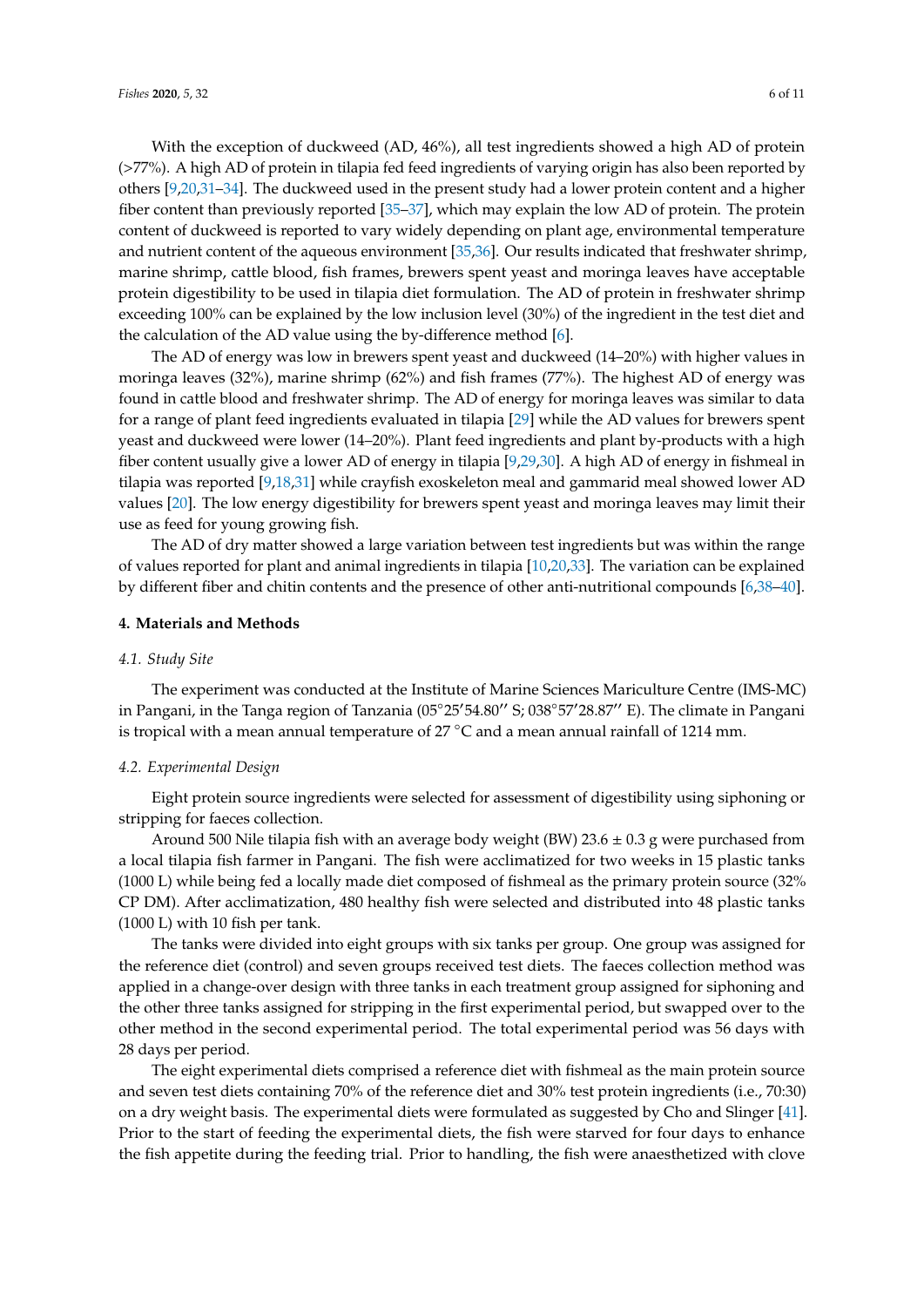oil (100 mg L<sup>-1</sup>). The present study was carried out in accordance with the law on the protection of animals against cruelty (Act no. 12/1974. of the United Republic of Tanzania).

## *4.3. Experimental Diets and Feeding*

The selected feed ingredients were Lake Victoria sardines (*Rastrineobola argentea*; fishmeal, FM) (reference) and brewers spent yeast (BSY), moringa leaves (*Moringa oleifera*; ML), freshwater shrimp (*Caridina nilotica*; FSH), marine shrimp (*Exhippolysmata oplophoroides*; MSH), cattle blood (CB), duckweed (*Lemna minor*; DW) and fish frames (Nile perch, *Lates niloticus* skeletal remains; FF) (Table [1\)](#page-1-0). Other ingredients included to balance the nutrient content in the diets were maize bran (MB), cotton seed cake (CSC), wheat pollard (WP), sunflower seed cake (SFSC), cassava flour, sunflower seed oil and a mineral and vitamin premix (Table [2\)](#page-2-0). Approximately 0.5% (dry weight) of chromic oxide  $(Cr<sub>2</sub>O<sub>3</sub>)$  was included in the diets as an indigestible marker for the assessment of digestibility. The fish subjected to siphoning were fed once daily in the morning (09:00), at 4% of BW, which corresponded with feeding to satiation. The fish subjected to stripping were fed twice per day in the morning (09:00–10:00) and in the evening (15:00–16:00).

## *4.4. Faeces Collection*

Siphoning: faeces were collected directly from the experimental tanks by siphoning [\[42\]](#page-10-4). In brief, feed wastes were removed daily through siphoning 2 h post feeding (11:00–12:00). Thereafter, faeces collection started and continued during the night. The faeces voided after the feed waste removal were collected in the afternoon (14:00–17:00) and in the morning of the following day (7:00–8:00). The siphoned faeces were collected on a 100  $\mu$ m nylon filter mesh before being placed into appropriate sample collection containers. The process was repeated daily throughout the experimental trial. The daily fecal matter samples collected from each tank during the experiment were pooled within a tank and then kept frozen at −20 ◦C.

Stripping: faeces were collected (stripped) by pressing the belly to cause faeces to be expelled from the gut of each experimental fish [\[43\]](#page-10-5). The experimental fish were stripped into a sample collection container twice a week. The procedure was repeated throughout the experimental period. The faeces samples collected from the fish in each tank were pooled within a tank and kept frozen at −20 °C.

At the end of the experimental trial, all frozen fecal samples were thawed, mixed within the tank and oven-dried at 60 °C for 72 h and then stored at 4 °C for further analysis.

## *4.5. Water Quality Measurements*

The water quality parameters were monitored weekly. The salinity was measured using a refractometer (RHS-10ATC, Shenzhen, China) and averaged 3.72 ± 0.70 ppt. The temperature and dissolved oxygen were measured by using a DO meter (HI-8424N, 161 Kallang Way, Singapore) with an average DO and temperature of  $6.25 \pm 1.04$  mg/L and  $23.9 \pm 0.3$  °C, respectively.

#### *4.6. Calculations of Digestibility*

The apparent digestibility (AD) of dry matter (AD\_DM), organic matter (AD\_OM), crude protein (AD\_CP) and gross energy (AD\_GE) in test and reference diets was determined according to Cho and Kaushik [\[44\]](#page-10-6) as follows:

AD\_DM (%) = 
$$
100 \times (1 - [%
$$
 Dietary chronic oxide/% Fecal chronic oxide]) (1)

AD\_Nutrient (or Energy) (%) = 
$$
100 \times (1 - [% Fecal nutrient/\% Dietary nutrient] \times [% Dietary chronic oxide]/% Fecal chronic oxide])
$$
 (2)

 $Cr_2O_3$  values determined for faeces samples were normalized between sampling periods.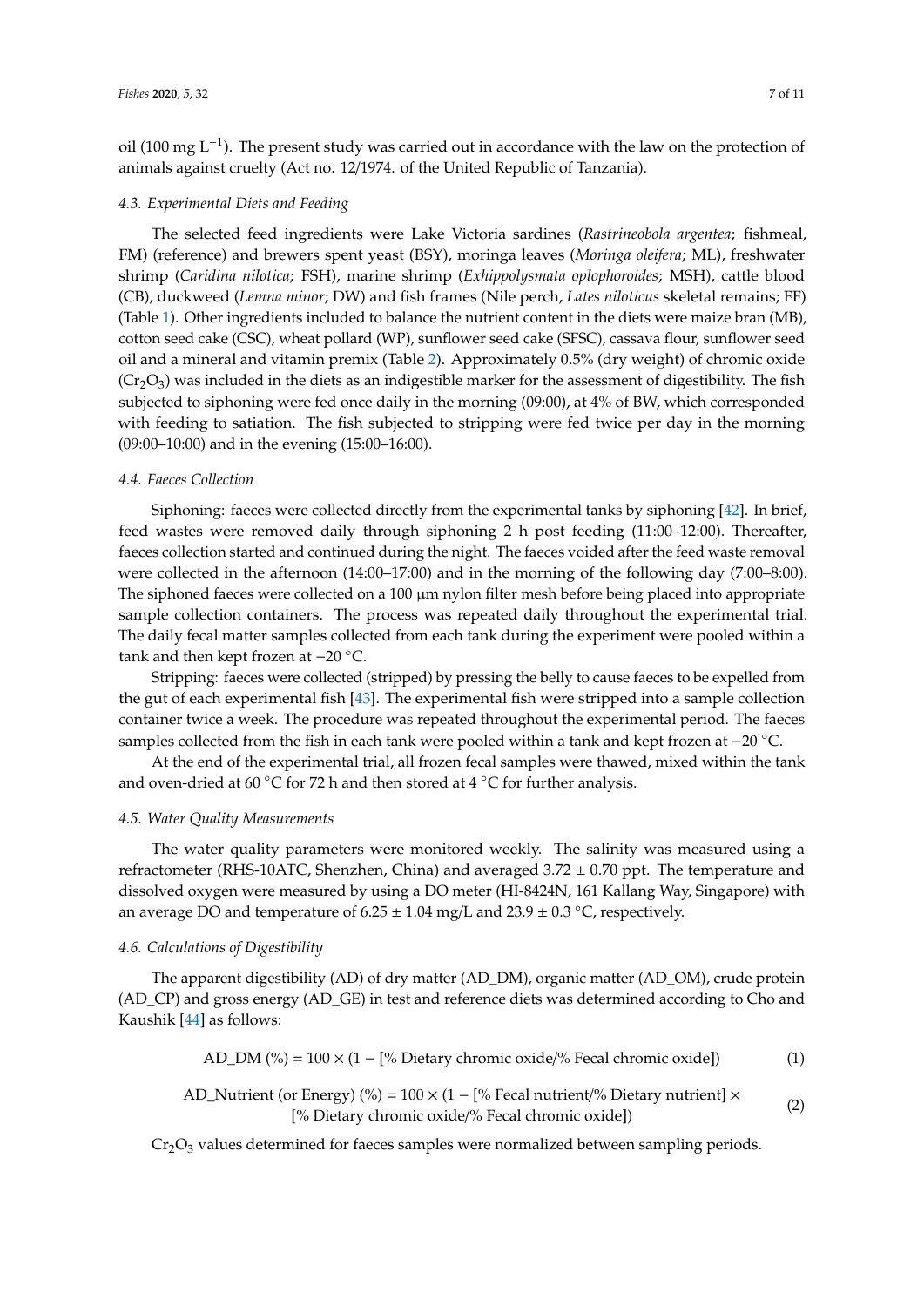The AD of test ingredients (ADtest ingr.) was calculated as [\[45\]](#page-10-7):

AD test ingr. (%) = AD test diet + ([AD test diet−AD ref. diet] × [0.7 × D Ref/0.3 × D test ingr.]) (3)

where D ref and D test ingr. are percentages of nutrients in the reference (fishmeal) and in the test ingredients, respectively.

#### *4.7. Chemical Analysis*

A proximate analysis of faeces and feed samples was performed at Sokoine University, Morogoro, Tanzania according to Association of Official Analytical Chemists (AOAC) [\[46\]](#page-10-8). In brief, dry matter (DM) was determined by drying 2 g of the sample (E 115, WTB binder 7200, Tuttlingen, Germany) at 105 ◦C overnight to a constant weight. The crude protein (CP) content was analyzed according to Kjeldahl [\[47\]](#page-10-9) using a 2200 Kjeltec auto distillation unit (Foss, Tecator, Sweden). The crude fat (expressed as ether extract, EE) content was determined with petroleum ether (ST 243 SoxtecTM, Hilleroed, Denmark). The crude fiber (CF) was determined using a fiber analyzer (ANKOM 200 Fiber Analyzer, New York, NY, USA). The ash content was determined as the residue remaining after the incineration of 1 g of the sample in a muffle furnace at 550 °C for 3 h [\[48\]](#page-10-10). The nitrogen-free extract (Nfe) was calculated by subtracting the sum of moisture, CP, EE, CF and ash from 100 [\[49\]](#page-10-11). The gross energy (GE) in feed and faeces was calculated as  $5.72^{\ast}CP + 9.50^{\ast}EE + 4.79^{\ast}CF + 4.17^{\ast}Nfe$  from the analyzed content (g kg<sup>-1</sup> DM) of CP, EE, CF and Nfe [\[50\]](#page-10-12).

The chromic oxide content in faeces and feed samples was analyzed in the Chemistry Laboratory at the University of Dar es Salaam by atomic absorption spectrometry (Varian AAS 240, Santa Clara, CA, USA) according to Hill et al. [\[51\]](#page-10-13). The samples were subjected to the wet acid digestion procedure according to Fenton and Fenton [\[52\]](#page-10-14) with little modification. In brief, 250 mg of the sample was weighed into a digestion tube (100 mL) followed by an addition of 10 mL concentrated sulphuric acid  $(H<sub>2</sub>SO<sub>4</sub>)$  and 1 mL perchloric acid (HClO<sub>4</sub>). The mixture was digested for 10–20 min until the contents turned yellow. The digested samples were then cooled and diluted to 50 mL with distilled water followed by a 20-fold dilution prior to a chromium content determination. The dilutes were analyzed for chromium (Cr) content by atomic absorption spectrometry (Varian AAS 240, Santa Clara, CA, USA) with an absorbance reading at 357.9 nm. The standard stock solutions used were 2, 5 and 10 mg/L of chromium (III) oxide.

#### *4.8. Statistical Analysis*

The AD values for DM, OM, CP and energy were subjected to analysis of variance (ANOVA) within and between faeces collection methods using SAS software (SAS version 9.4). The faeces collection method was considered a fixed effect in ANOVA while the diet was considered a random effect. The differences in AD values between diets were determined by pair-wise using the Tukey test and were considered significant at *p* < 0.05.

## **5. Conclusions**

The dietary protein digestibility data obtained here suggest that with exception of duckweed, all other feed ingredients tested can be used to replace fishmeal without any reduction in protein value. With the exception of brewers spent yeast and duckweed, the test ingredients, particularly cattle blood, freshwater shrimp, fish frames and marine shrimp, can also support high dietary energy digestibility. Thus, several of these feed ingredients have the potential to be a replacement for fishmeal in diets for tilapia in Tanzania. This would contribute to a more long-term sustainable domestic fish production.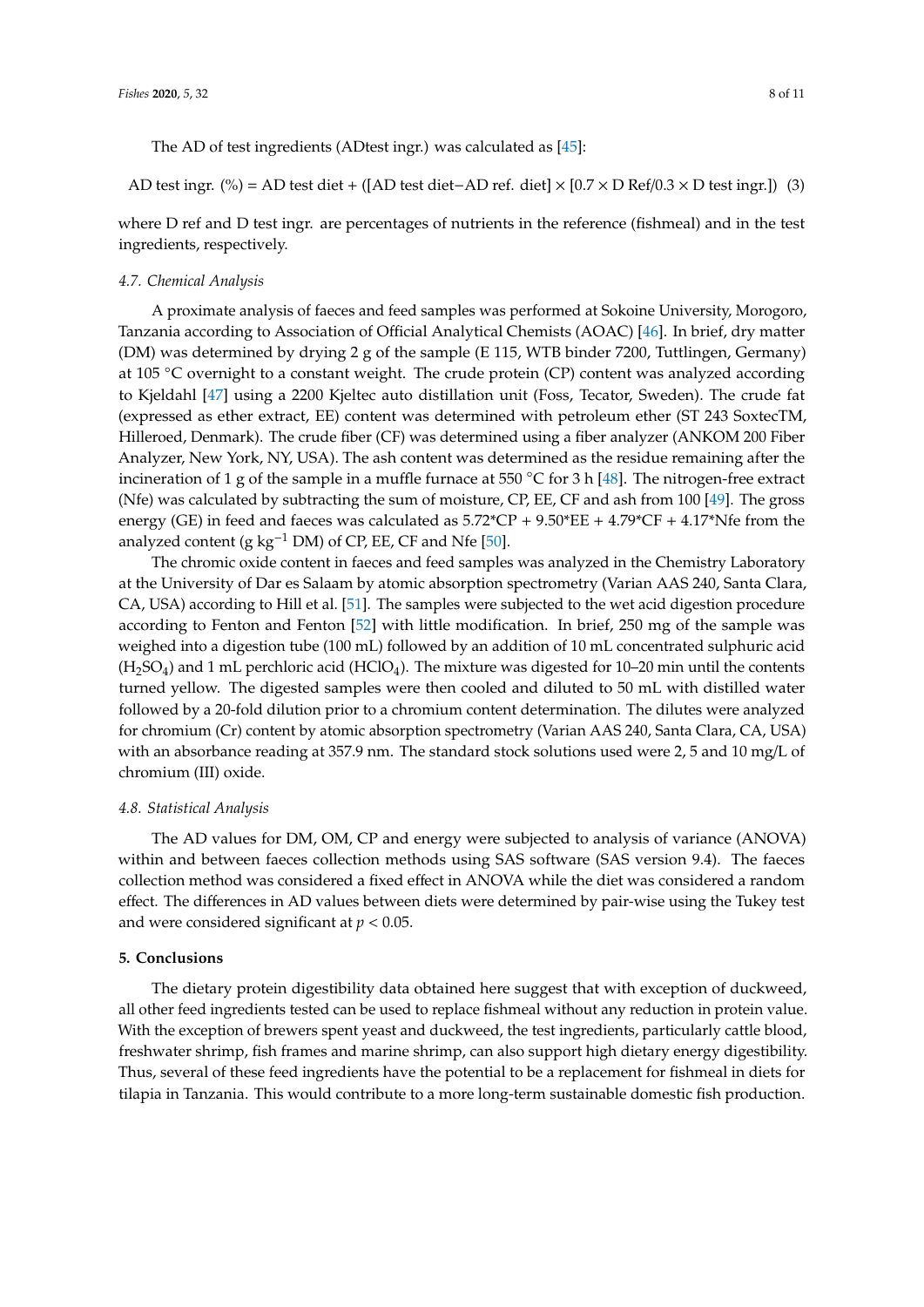**Author Contributions:** Conceptualization, J.E.L., T.L., A.N.H., M.S.P.M. and R.K.; methodology, F.P.M., J.E.L., T.L. and A.N.H.; software, F.P.M.; investigation, F.P.M.; data curation, F.P.M.; writing—original draft preparation, F.P.M.; writing—review and editing, F.P.M., J.E.L., T.L., A.N.H., M.S.P.M. and R.K.; visualization, F.P.M.; supervision, J.E.L., T.L., A.N.H., M.S.P.M. and R.K.; funding acquisition, M.S.P.M. All authors have read and agreed to the published version of the manuscript.

**Funding:** This research was funded by the Swedish International Development Cooperation Agency (Sida) through the Bilateral Marine Science Programme between Sweden and Tanzania and through a four-year research project grant (SWE-2010-194).

**Acknowledgments:** We would like to thank Muhidin A. Khamis (manager), staff at Pangan Mariculture Centre and field practical students from University of Dodoma for their immense support during fecal matter collection and to the Animal, Aquaculture and Range Sciences laboratory technicians at Sokoine University of Agriculture and Ophery O. Ilomo and staff at the Chemistry Laboratory of University of Dar es Salaam for the analysis of the faeces samples.

**Conflicts of Interest:** The authors declare no conflict of interest.

# **References**

- <span id="page-8-0"></span>1. FAO (Food and Agriculture Organisation). *The State of World Fisheries and Aquaculture: Opportunities and Challenges*; FAO, (Food and Agriculture Organization of the United Nations): Rome, Italy, 2014.
- <span id="page-8-1"></span>2. FAO (Food and Agriculture Organisation). *State of World Fisheries and Aquaculture: Sustainability in Action*; FAO (Food and Agriculture Organization of the United Nations): Rome, Italy, 2020.
- <span id="page-8-2"></span>3. URT (United Republic of Tanzania). *State of Fisheries and Aquaculture: Budget Speech for the Year 2020–2021*; Ministry of Livestock and Fisheries: Dodoma, Tanzania, 2020.
- <span id="page-8-3"></span>4. Mmanda, F.P.; Mulokozi, D.P.; Lindberg, J.E.; Norman Haldén, A.; Mtolera, M.; Kitula, R.; Lundh, T. Fish farming in Tanzania: The availability and nutritive value of local feed ingredients. *J. Appl. Aquac.* **2020**, *32*, 1–20. [\[CrossRef\]](http://dx.doi.org/10.1080/10454438.2019.1708836)
- <span id="page-8-4"></span>5. Allan, G.L.; Parkinson, S.; Booth, M.A.; Stone, D.A.; Rowland, S.J.; Frances, J.; Warner-Smith, R. Replacement of fish meal in diets for Australian silver perch, *Bidyanus bidyanus*: I. Digestibility of alternative ingredients. *Aquaculture* **2000**, *186*, 293–310. [\[CrossRef\]](http://dx.doi.org/10.1016/S0044-8486(99)00380-4)
- <span id="page-8-5"></span>6. NRC (National Research Council). *Nutrient Requirements of Fish and Shrimp*; The National Academies Press: Washington, DC, USA, 2011.
- <span id="page-8-6"></span>7. Adeparusi, E.O.; Komolafe, A. Effect of Feacal collection Methods on Nutrient Digestibility in *Oreochromis niloticus* Fed Soya Bean Diets. *J. Food Technol.* **2006**, *4*, 4–9.
- <span id="page-8-7"></span>8. Montoya-Mejía, M.; García-Ulloa, M.; Hernández-Llamas, A.; Nolasco-Soria, H.; Rodríguez-González, H. Digestibility, growth, blood chemistry, and enzyme activity of juvenile *Oreochromis niloticus* fed isocaloric diets containing animal and plant byproducts. *Rev. Bras. Zootec.* **2017**, *46*, 873–882. [\[CrossRef\]](http://dx.doi.org/10.1590/s1806-92902017001200001)
- <span id="page-8-8"></span>9. Maina, J.G.; Beames, R.M.; Higgs, D.; Mbugua, P.N.; Iwama, G.; Kisia, S.M. Digestibility and feeding value of some feed ingredients fed to tilapia *Oreochromis niloticus* (L.). *Aquac. Res.* **2002**, *33*, 853–862. [\[CrossRef\]](http://dx.doi.org/10.1046/j.1365-2109.2002.00725.x)
- <span id="page-8-9"></span>10. El-Shafai, S.A.; El-Gohary, F.A.; Verreth, J.A.; Schrama, J.W.; Gijzen, H.J. Apparent digestibility coefficient of duckweed (*Lemna minor*), fresh and dry for Nile tilapia (*Oreochromis niloticus* L.). *Aquac. Res.* **2004**, *35*, 574–586. [\[CrossRef\]](http://dx.doi.org/10.1111/j.1365-2109.2004.01055.x)
- <span id="page-8-10"></span>11. Kaliba, A.R.; Osewe, K.O.; Senkondo, E.M.; Mnembuka, B.V.; Quagrainie, K.K. Economic analysis of Nile tilapia (*Oreochromis niloticus*) production in Tanzania. *J. World Aquac. Soc.* **2006**, *37*, 464–473. [\[CrossRef\]](http://dx.doi.org/10.1111/j.1749-7345.2006.00059.x)
- <span id="page-8-11"></span>12. Chenyambuga, S.W.; Mwandya, A.; Lamtane, H.A.; Madalla, N.A. Productivity and marketing of Nile tilapia (*Oreochromis niloticus*) cultured in ponds of small-scale farmers in Mvomero and Mbarali districts, Tanzania. *Livest. Res. Rural Dev.* **2014**, *26*, 3–12.
- <span id="page-8-12"></span>13. Mutayoba, S.K.; Dierenfeld, E.; Mercedes, V.A.; Frances, Y.; Knight, C.D. Determination of Chemical composition and Ant-nutritive components for Tanzanian Locally Available Poultry Feed Ingredients. *Int. J. Poult. Sci.* **2011**, *10*, 350–357. [\[CrossRef\]](http://dx.doi.org/10.3923/ijps.2011.350.357)
- <span id="page-8-14"></span>14. Madalla, N.; Agbo, N.W.; Jauncey, K. Evaluation of Aqueous Extracted Moringa Leaf Meal as a Protein Source for Nile Tilapia Juveniles. *Tanzan. J. Agric. Sci.* **2013**, *12*, 53–64.
- <span id="page-8-13"></span>15. Musiba,M.J.; Ngupula, G.W.; Kashindye, B.B.; Elison,M.; Shoko, A.P.; Ndikumana, J.; Zziwa, E.; Katunzi, E.F.B. Performance of locally formulated feeds for rearing of African catfish in Tanzania. *Afr. Crop Sci. J.* **2014**, *22*, 979–986.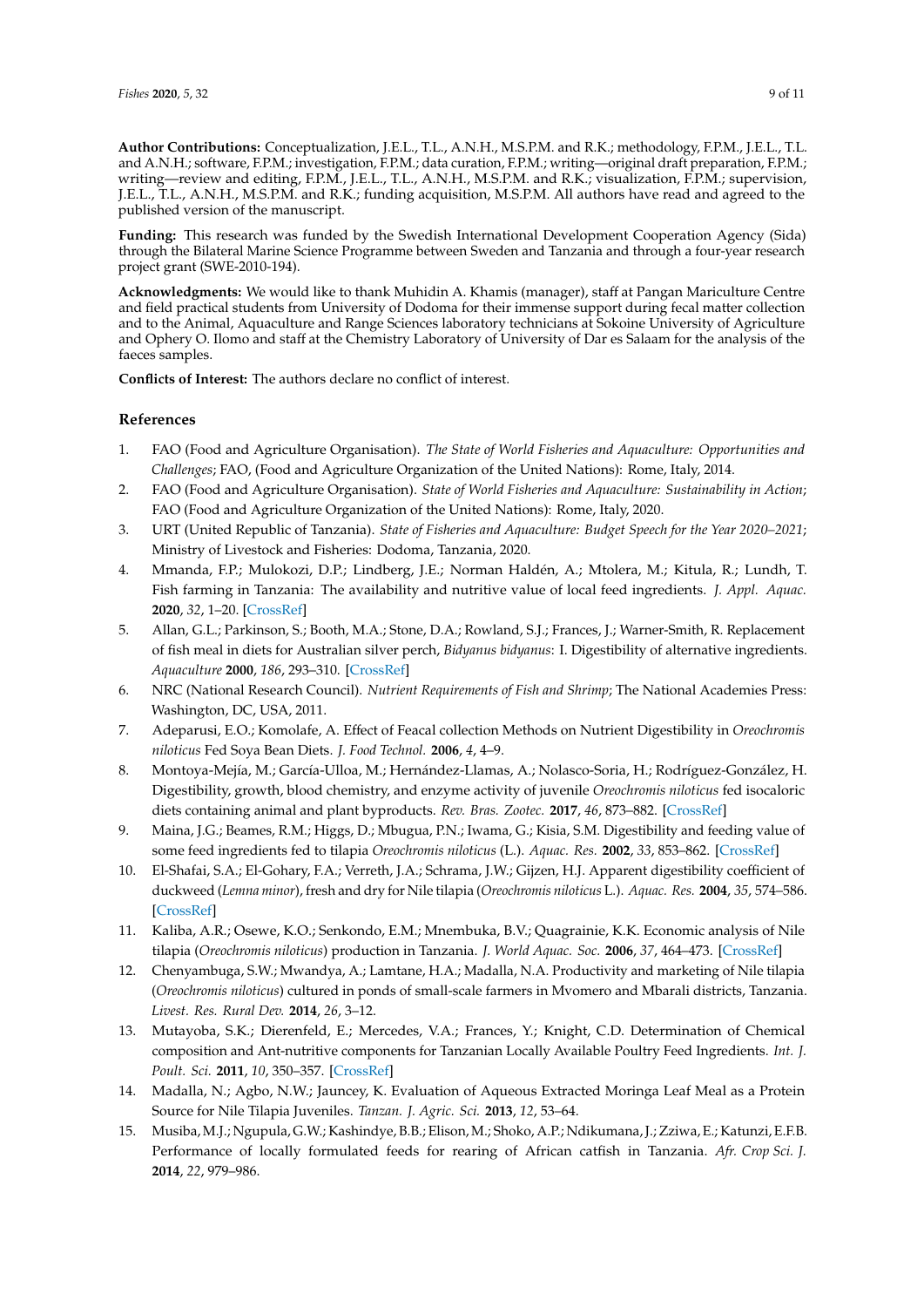- <span id="page-9-0"></span>16. Limbu, S.M.; Shoko, A.P.; Lamtane, H.A.; Kishe-Machumu, M.A.; Joram, M.C.; Mbonde, A.S.; Mgana, H.F.; Mgaya, Y.D. Supplemental effects of mixed ingredients and rice bran on the growth performance, survival and yield of Nile tilapia, *Oreochromis niloticus* reared in fertilized earthen ponds. *SpringerPlus* **2016**, *5*, 1–13. [\[CrossRef\]](http://dx.doi.org/10.1186/s40064-015-1643-x) [\[PubMed\]](http://www.ncbi.nlm.nih.gov/pubmed/26759744)
- <span id="page-9-1"></span>17. Sarwatt, S.V.; Laswai, G.H.; Ubwe, R. Evaluation of the potential of *Trichanthera gigantea* as a source of nutrients for rabbit diets under small-holder production system in Tanzania. *Livest. Res. Rural Dev.* **2003**, *15*, 24–34.
- <span id="page-9-2"></span>18. Cho, C.Y.; Slinger, S.J.; Bayley, H.S. Bioenergetics of salmonid fishes: Energy intake, expenditure and productivity. *Comp. Biochem. Physiol. Part B Comp. Biochem.* **1982**, *73*, 25–41. [\[CrossRef\]](http://dx.doi.org/10.1016/0305-0491(82)90198-5)
- 19. Portz, L.; Cyrino, J.E.P. Digestibility of nutrients and amino acids of different protein sources in practical diets by largemouth bass *Micropterus salmoides* (Lacepéde, 1802). *Aquac. Res.* **2004**, *35*, 312–320. [\[CrossRef\]](http://dx.doi.org/10.1111/j.1365-2109.2004.00984.x)
- <span id="page-9-13"></span>20. Köprücü, K.; Özdemir, Y. Apparent digestibility of selected feed ingredients for Nile tilapia (*Oreochromis niloticus*). *Aquaculture* **2005**, *250*, 308–316. [\[CrossRef\]](http://dx.doi.org/10.1016/j.aquaculture.2004.12.003)
- <span id="page-9-3"></span>21. Mzengereza, K.; Singini, W.; Msiska, O.V.; Kapute, F.; Kang'ombe, J.; Kamangira, A. Apparent Nutrient Digestibility of Plant Based Diets by *Tilapia rendalli* (Boulenger, 1896). *J. Aquac. Res. Dev.* **2016**, *7*, 396. [\[CrossRef\]](http://dx.doi.org/10.4172/2155-9546.1000396)
- <span id="page-9-4"></span>22. El-Sayed, A.F.M. Alternative dietary protein sources for farmed tilapia, *Oreochromis* spp. *Aquaculture* **1999**, *179*, 149–168. [\[CrossRef\]](http://dx.doi.org/10.1016/S0044-8486(99)00159-3)
- <span id="page-9-5"></span>23. Weatherup, R.; McCracken, K. Comparison of estimates of digestibility of two diets for rainbow trout, *Oncorhynchus mykiss* (Walbiaum), using two markers and two methods of feaces collection. *Aquac. Res.* **1998**, *29*, 527–533. [\[CrossRef\]](http://dx.doi.org/10.1046/j.1365-2109.1998.00240.x)
- <span id="page-9-6"></span>24. Storebakken, T.; Kvien, I.S.; Shearer, K.D.; Grisdale-Helland, B.; Helland, S.J.; Berge, G.M. The apparent digestibility of diets containing fish meal, soybean meal or bacterial meal fed to Atlantic salmon (*Salmo salar*): Evaluation of different faecal collection methods. *Aquaculture* **1998**, *169*, 195–210. [\[CrossRef\]](http://dx.doi.org/10.1016/S0044-8486(98)00379-2)
- <span id="page-9-7"></span>25. Lundstedt, L.M.; Melo, J.F.B.; Moraes, G. Digestive enzymes and metabolic profile of *Pseudoplatystoma corruscans* (Teleostei: Siluriformes) in response to diet composition. *Comp. Biochem. Physiol. Part B Biochem. Mol. Biol.* **2004**, *137*, 331–339. [\[CrossRef\]](http://dx.doi.org/10.1016/j.cbpc.2003.12.003) [\[PubMed\]](http://www.ncbi.nlm.nih.gov/pubmed/15050520)
- <span id="page-9-8"></span>26. Naylor, R.L.; Hardy, R.W.; Bureau, D.P.; Chiu, A.; Elliott, M.; Farrell, A.P.; Forster, I.; Gatlin, D.M.; Goldburg, R.J.; Hua, K.; et al. Feeding aquaculture in an era of finite resources. *Proc. Natl. Acad. Sci. USA* **2009**, *106*, 15103–15110. [\[CrossRef\]](http://dx.doi.org/10.1073/pnas.0905235106) [\[PubMed\]](http://www.ncbi.nlm.nih.gov/pubmed/19805247)
- <span id="page-9-9"></span>27. Hardy, R.W. Utilization of plant proteins in fish diets: Effects of global demand and supplies of fishmeal. *Aquac. Res.* **2010**, *41*, 770–776. [\[CrossRef\]](http://dx.doi.org/10.1111/j.1365-2109.2009.02349.x)
- <span id="page-9-10"></span>28. Tacon, A.G.J.; Metian, M. Global overview on the use of fish meal and fish oil in industrially compounded aquafeeds: Trends and future prospects. *Aquaculture* **2008**, *285*, 146–158. [\[CrossRef\]](http://dx.doi.org/10.1016/j.aquaculture.2008.08.015)
- <span id="page-9-11"></span>29. Gomes, E.F.; Rema, P.; Kaushik, S.J. Replacement of fish meal by plant proteins in the diet of rainbow trout (*Oncorhynchus mykiss*): Digestibility and growth performance. *Aquaculture* **1995**, *130*, 177–186. [\[CrossRef\]](http://dx.doi.org/10.1016/0044-8486(94)00211-6)
- <span id="page-9-12"></span>30. McGoogan, B.B.; Reigh, R.C. Apparent digestibility of selected ingredients in red drum (*Sciaenops ocellatus*) diets. *Aquaculture* **1996**, *141*, 233–244. [\[CrossRef\]](http://dx.doi.org/10.1016/0044-8486(95)01217-6)
- <span id="page-9-14"></span>31. Sklan, D.; Prag, T.; Lupatsch, I. Apparent digestibility coefficients of feed ingredients and their prediction in diets for tilapia *Oreochromis niloticus* × *Oreochromis aureus* (Teleostei, Cichlidae). *Aquac. Res.* **2004**, *35*, 358–364. [\[CrossRef\]](http://dx.doi.org/10.1111/j.1365-2109.2004.01021.x)
- 32. Hanley, F. The Digestibility of Foodstuffs and the Effects of Feeding Selectivity on Digestibility Determinations in Tilapia, *Oreochromis niloticus* (L). *Aquaculture* **1987**, *66*, 163–179. [\[CrossRef\]](http://dx.doi.org/10.1016/0044-8486(87)90229-8)
- <span id="page-9-18"></span>33. Fontainhas-Fernandes, A.; Gomes, E.; Reis-Henriques, M.A.; Coimbra, J. Replacement of fish meal by plant proteins in the diet of Nile tilapia: Digestibility and growth performance. *Aquac. Int.* **1999**, *7*, 57–67. [\[CrossRef\]](http://dx.doi.org/10.1023/A:1009296818443)
- <span id="page-9-15"></span>34. Madalla, N. Novel Feed Ingredients for Nile Tilapia (*Oreochromis niloticus* L.). Ph.D. Thesis, University of Stirling, Scotland, UK, 2008.
- <span id="page-9-16"></span>35. Rusoff, L.L.; Blakeney, E.W., Jr.; Culley, D.D., Jr. Duckweeds (*Lemnaceae* Family): A Potential Source of Protein and Amino Acids. *J. Agric. Food Chem.* **1980**, *28*, 848–850. [\[CrossRef\]](http://dx.doi.org/10.1021/jf60230a040)
- <span id="page-9-17"></span>36. Mbagwu, I.G.; Adeniji, H.A. The nutritional content of duckweed (*Lemna paucicostata* Hegelm.) in the Kainji Lake area, Nigeria. *Aquat. Bot.* **1988**, *29*, 357–366. [\[CrossRef\]](http://dx.doi.org/10.1016/0304-3770(88)90079-4)